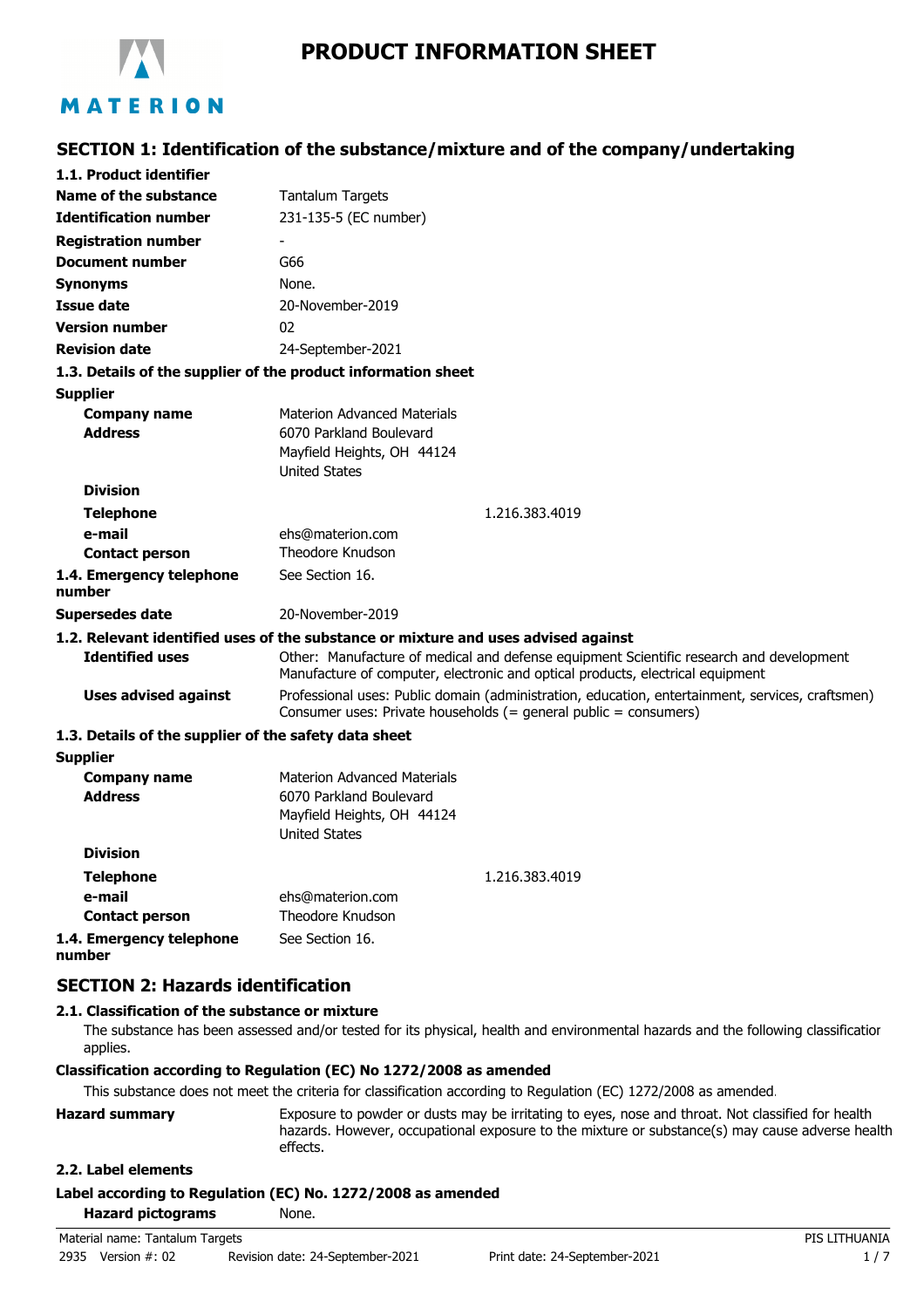| Signal word                       | None.                                                                                          |
|-----------------------------------|------------------------------------------------------------------------------------------------|
| <b>Hazard statements</b>          | The substance does not meet the criteria for classification.                                   |
| <b>Precautionary statements</b>   |                                                                                                |
| <b>Prevention</b>                 | Observe good industrial hygiene practices.                                                     |
| <b>Response</b>                   | Wash hands after handling.                                                                     |
| <b>Storage</b>                    | Store away from incompatible materials.                                                        |
| <b>Disposal</b>                   | Dispose of waste and residues in accordance with local authority requirements.                 |
| Supplemental label<br>information | For further information, please contact the Product Stewardship Department at +1.216.383.4019. |
| 2.3. Other hazards                | Not a PBT or vPvB substance or mixture.                                                        |

# **SECTION 3: Composition/information on ingredients**

## **3.1. Substances**

## **General information**

| <b>Chemical name</b> | %                        | No.                    | CAS-No. / EC REACH Registration No. Index No. |                          | <b>Notes</b> |
|----------------------|--------------------------|------------------------|-----------------------------------------------|--------------------------|--------------|
| Tantalum             | 100                      | 7440-25-7<br>231-135-5 | -                                             | $\overline{\phantom{0}}$ |              |
|                      | <b>Classification:</b> - |                        |                                               |                          |              |

# **SECTION 4: First aid measures**

| <b>General information</b>                                                                 | Ensure that medical personnel are aware of the material(s) involved, and take precautions to<br>protect themselves.                                                                                                                    |  |  |
|--------------------------------------------------------------------------------------------|----------------------------------------------------------------------------------------------------------------------------------------------------------------------------------------------------------------------------------------|--|--|
| 4.1. Description of first aid measures                                                     |                                                                                                                                                                                                                                        |  |  |
| <b>Inhalation</b>                                                                          | Move to fresh air. Call a physician if symptoms develop or persist.                                                                                                                                                                    |  |  |
| <b>Skin contact</b>                                                                        | Wash off with soap and water. Get medical attention if irritation develops and persists.                                                                                                                                               |  |  |
| Eye contact                                                                                | Do not rub eyes. Rinse with water. Get medical attention if irritation develops and persists.                                                                                                                                          |  |  |
| <b>Ingestion</b>                                                                           | Rinse mouth. Get medical attention if symptoms occur.                                                                                                                                                                                  |  |  |
| 4.2. Most important<br>symptoms and effects, both<br>acute and delayed                     | Dusts may irritate the respiratory tract, skin and eyes.                                                                                                                                                                               |  |  |
| 4.3. Indication of any<br>immediate medical attention<br>and special treatment<br>needed   | Treat symptomatically.                                                                                                                                                                                                                 |  |  |
| <b>SECTION 5: Firefighting measures</b>                                                    |                                                                                                                                                                                                                                        |  |  |
| <b>General fire hazards</b>                                                                | No unusual fire or explosion hazards noted.                                                                                                                                                                                            |  |  |
| 5.1. Extinguishing media                                                                   |                                                                                                                                                                                                                                        |  |  |
| Suitable extinguishing<br>media                                                            | Dry powder. Dry sand.                                                                                                                                                                                                                  |  |  |
| <b>Unsuitable extinguishing</b><br>media                                                   | Do not use water jet as an extinguisher, as this will spread the fire. Carbon dioxide (CO2).                                                                                                                                           |  |  |
| 5.2. Special hazards arising<br>from the substance or<br>mixture                           | During fire, gases hazardous to health may be formed.                                                                                                                                                                                  |  |  |
| 5.3. Advice for firefighters<br><b>Special protective</b><br>equipment for<br>firefighters | Self-contained breathing apparatus and full protective clothing must be worn in case of fire.                                                                                                                                          |  |  |
| <b>Special firefighting</b><br>procedures                                                  | Move containers from fire area if you can do so without risk.                                                                                                                                                                          |  |  |
| <b>Specific methods</b>                                                                    | Use standard firefighting procedures and consider the hazards of other involved materials.                                                                                                                                             |  |  |
| <b>SECTION 6: Accidental release measures</b>                                              |                                                                                                                                                                                                                                        |  |  |
| For non-emergency<br>personnel                                                             | 6.1. Personal precautions, protective equipment and emergency procedures<br>Keep unnecessary personnel away. Wear appropriate protective equipment and clothing during<br>clean-up. For personal protection, see section 8 of the SDS. |  |  |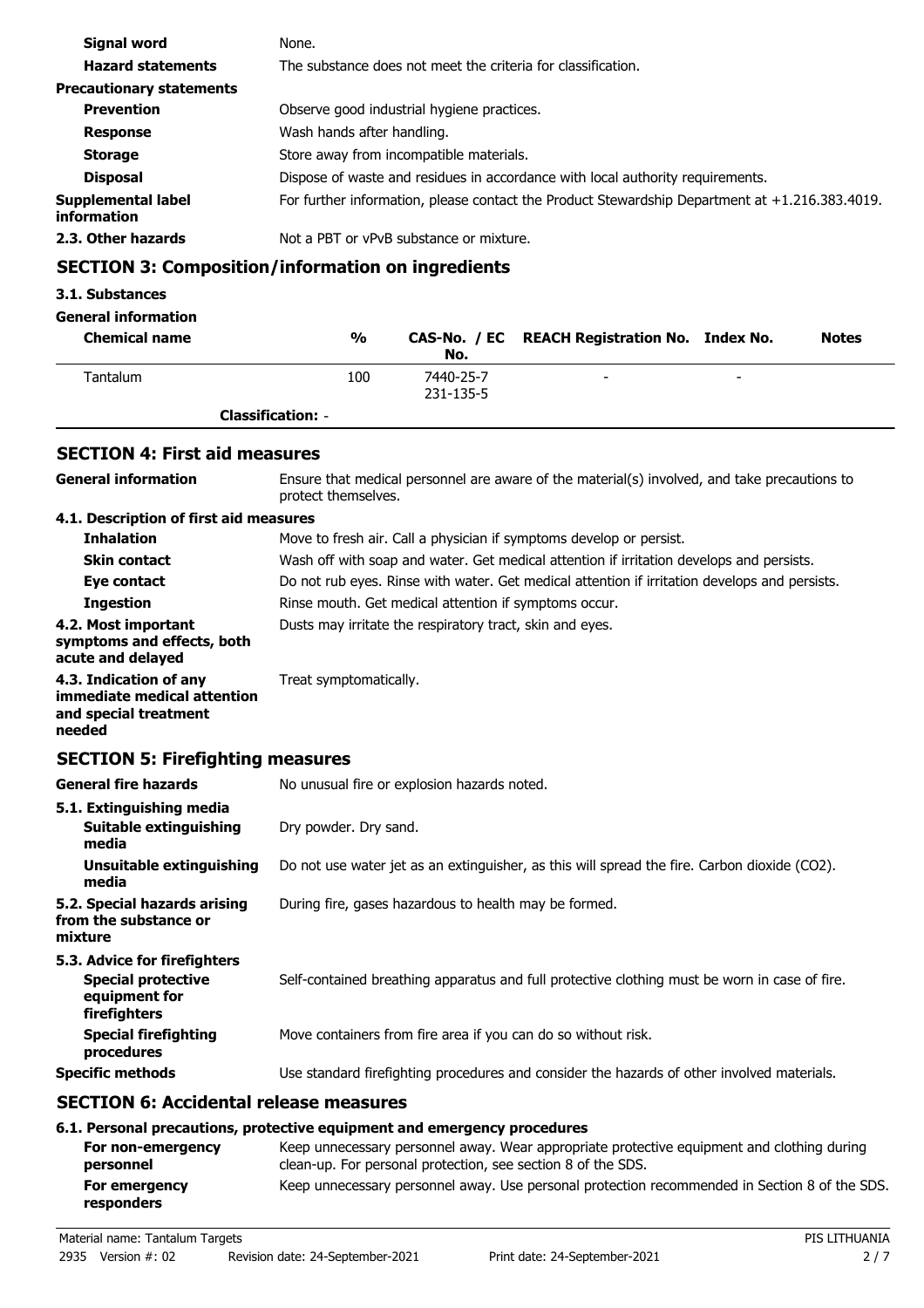| 6.2. Environmental<br>precautions                                       | Avoid discharge into drains, water courses or onto the ground.                                                                                                                                                                                     |                                                                                               |  |  |
|-------------------------------------------------------------------------|----------------------------------------------------------------------------------------------------------------------------------------------------------------------------------------------------------------------------------------------------|-----------------------------------------------------------------------------------------------|--|--|
| 6.3. Methods and material for<br>containment and cleaning up            | Avoid the generation of dusts during clean-up. Collect dust using a vacuum cleaner equipped with<br>HEPA filter. The product is immiscible with water and will spread on the water surface. Stop the<br>flow of material, if this is without risk. |                                                                                               |  |  |
|                                                                         | container. Following product recovery, flush area with water.                                                                                                                                                                                      | Large Spills: Wet down with water and dike for later disposal. Shovel the material into waste |  |  |
|                                                                         |                                                                                                                                                                                                                                                    | Small Spills: Sweep up or vacuum up spillage and collect in suitable container for disposal.  |  |  |
| 6.4. Reference to other<br>sections                                     | For personal protection, see section 8. For waste disposal, see section 13.                                                                                                                                                                        |                                                                                               |  |  |
| <b>SECTION 7: Handling and storage</b>                                  |                                                                                                                                                                                                                                                    |                                                                                               |  |  |
| 7.1. Precautions for safe<br>handling                                   | where dust is formed. Avoid prolonged exposure. Practice good housekeeping.                                                                                                                                                                        | Minimise dust generation and accumulation. Provide appropriate exhaust ventilation at places  |  |  |
| 7.2. Conditions for safe<br>storage, including any<br>incompatibilities | Store in tightly closed container. Store in a well-ventilated place. Store away from incompatible<br>materials (see Section 10 of the SDS).                                                                                                        |                                                                                               |  |  |
| 7.3. Specific end use(s)                                                | Not available.                                                                                                                                                                                                                                     |                                                                                               |  |  |
|                                                                         | <b>SECTION 8: Exposure controls/personal protection</b>                                                                                                                                                                                            |                                                                                               |  |  |
| 8.1. Control parameters                                                 |                                                                                                                                                                                                                                                    |                                                                                               |  |  |
| <b>Occupational exposure limits</b>                                     | Lithuania. OELs. Limit Values for Chemical Substances, General Requirements                                                                                                                                                                        |                                                                                               |  |  |
| <b>Material</b>                                                         | <b>Type</b>                                                                                                                                                                                                                                        | Value                                                                                         |  |  |
| <b>Tantalum Targets</b>                                                 | <b>TWA</b>                                                                                                                                                                                                                                         | $10$ mg/m $3$                                                                                 |  |  |
| <b>Components</b>                                                       | <b>Type</b>                                                                                                                                                                                                                                        | <b>Value</b>                                                                                  |  |  |
| Tantalum (CAS 7440-25-7)                                                | <b>TWA</b>                                                                                                                                                                                                                                         | $10$ mg/m $3$                                                                                 |  |  |
| <b>Biological limit values</b>                                          | No biological exposure limits noted for the ingredient(s).                                                                                                                                                                                         |                                                                                               |  |  |
| <b>Recommended monitoring</b>                                           | Follow standard monitoring procedures.                                                                                                                                                                                                             |                                                                                               |  |  |

| <b>Biological limit values</b>                       | No biological exposure limits noted for the ingredient(s).                                                                                                                                                                                                                                                                                                                                                                                                                                                                                                                                                                                                                                                                                             |  |  |
|------------------------------------------------------|--------------------------------------------------------------------------------------------------------------------------------------------------------------------------------------------------------------------------------------------------------------------------------------------------------------------------------------------------------------------------------------------------------------------------------------------------------------------------------------------------------------------------------------------------------------------------------------------------------------------------------------------------------------------------------------------------------------------------------------------------------|--|--|
| <b>Recommended monitoring</b><br>procedures          | Follow standard monitoring procedures.                                                                                                                                                                                                                                                                                                                                                                                                                                                                                                                                                                                                                                                                                                                 |  |  |
| Derived no effect levels<br>(DNELs)                  | Not available.                                                                                                                                                                                                                                                                                                                                                                                                                                                                                                                                                                                                                                                                                                                                         |  |  |
| <b>Predicted no effect</b><br>concentrations (PNECs) | Not available.                                                                                                                                                                                                                                                                                                                                                                                                                                                                                                                                                                                                                                                                                                                                         |  |  |
| 8.2. Exposure controls                               |                                                                                                                                                                                                                                                                                                                                                                                                                                                                                                                                                                                                                                                                                                                                                        |  |  |
| <b>Appropriate engineering</b><br>controls           | Good general ventilation should be used. Ventilation rates should be matched to conditions. If<br>applicable, use process enclosures, local exhaust ventilation, or other engineering controls to<br>maintain airborne levels below recommended exposure limits. If exposure limits have not been<br>established, maintain airborne levels to an acceptable level. If engineering measures are not<br>sufficient to maintain concentrations of dust particulates below the OEL (occupational exposure<br>limit), suitable respiratory protection must be worn. If material is ground, cut, or used in any<br>operation which may generate dusts, use appropriate local exhaust ventilation to keep exposures<br>below the recommended exposure limits. |  |  |
|                                                      | Individual protection measures, such as personal protective equipment                                                                                                                                                                                                                                                                                                                                                                                                                                                                                                                                                                                                                                                                                  |  |  |
| <b>General information</b>                           | Personal protection equipment should be chosen according to the CEN standards and in discussion<br>with the supplier of the personal protective equipment.                                                                                                                                                                                                                                                                                                                                                                                                                                                                                                                                                                                             |  |  |
| <b>Eye/face protection</b>                           | Wear safety glasses with side shields (or goggles).                                                                                                                                                                                                                                                                                                                                                                                                                                                                                                                                                                                                                                                                                                    |  |  |
| <b>Skin protection</b>                               |                                                                                                                                                                                                                                                                                                                                                                                                                                                                                                                                                                                                                                                                                                                                                        |  |  |
| - Hand protection                                    | Wear appropriate chemical resistant gloves.                                                                                                                                                                                                                                                                                                                                                                                                                                                                                                                                                                                                                                                                                                            |  |  |
| - Other                                              | Wear suitable protective clothing.                                                                                                                                                                                                                                                                                                                                                                                                                                                                                                                                                                                                                                                                                                                     |  |  |
| <b>Respiratory protection</b>                        | Wear respirator with dust filter.                                                                                                                                                                                                                                                                                                                                                                                                                                                                                                                                                                                                                                                                                                                      |  |  |
| <b>Thermal hazards</b>                               | Wear appropriate thermal protective clothing, when necessary.                                                                                                                                                                                                                                                                                                                                                                                                                                                                                                                                                                                                                                                                                          |  |  |
| <b>Hygiene measures</b>                              | Always observe good personal hygiene measures, such as washing after handling the material and<br>before eating, drinking, and/or smoking. Routinely wash work clothing and protective equipment to<br>remove contaminants.                                                                                                                                                                                                                                                                                                                                                                                                                                                                                                                            |  |  |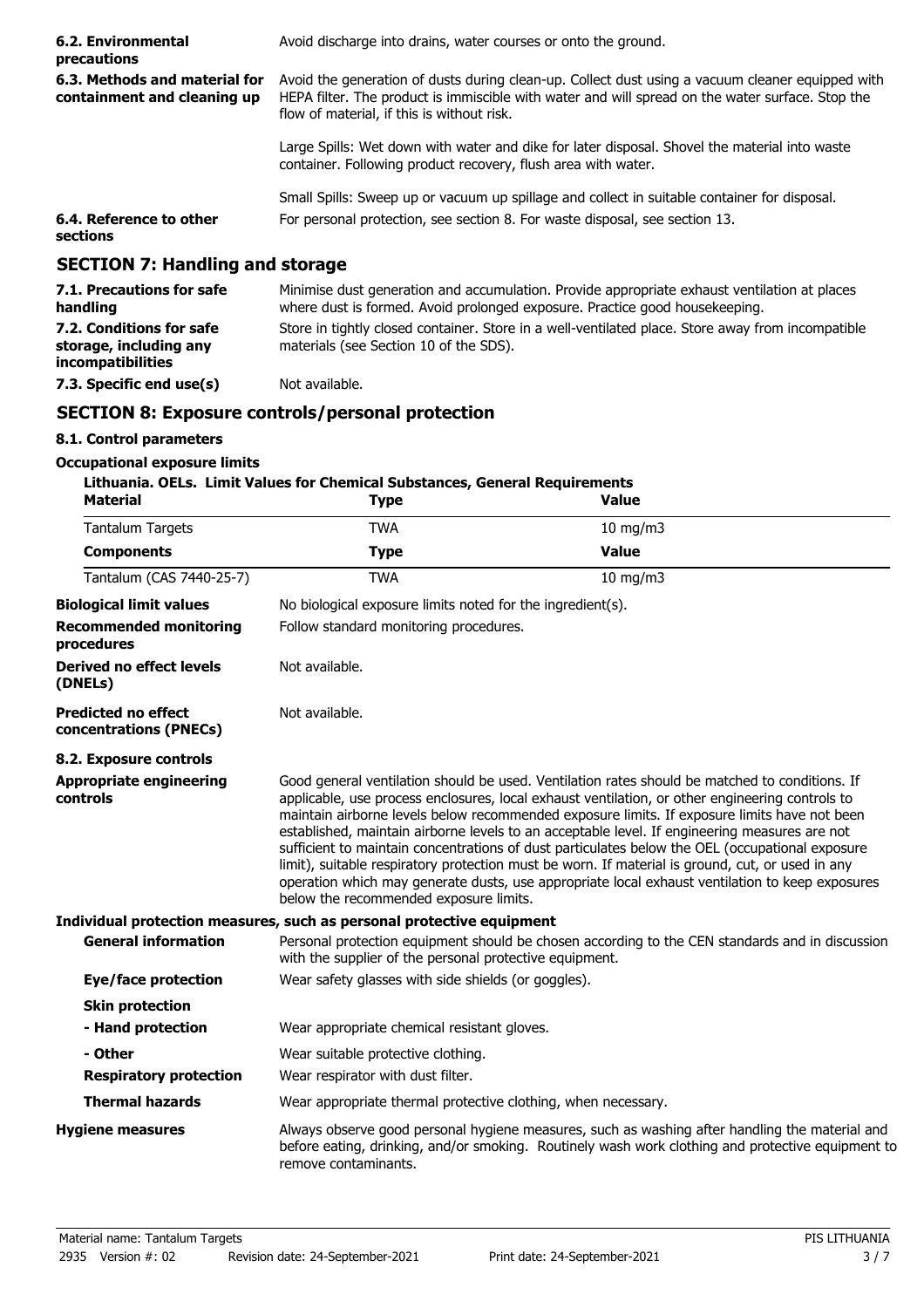Good general ventilation should be used. Ventilation rates should be matched to conditions. If applicable, use process enclosures, local exhaust ventilation, or other engineering controls to maintain airborne levels below recommended exposure limits. If exposure limits have not been established, maintain airborne levels to an acceptable level.

# **SECTION 9: Physical and chemical properties**

## **9.1. Information on basic physical and chemical properties**

| <b>Appearance</b>                                   |                                       |
|-----------------------------------------------------|---------------------------------------|
| <b>Physical state</b>                               | Solid.                                |
| Form                                                | Solid.                                |
| Colour                                              | Dark grey.                            |
| <b>Odour</b>                                        | None.                                 |
| <b>Odour threshold</b>                              | Not applicable.                       |
| рH                                                  | Not applicable.                       |
| <b>Melting point/freezing point</b>                 | 2996 °C (5424,8 °F) / Not applicable. |
| <b>Initial boiling point and</b><br>boiling range   | Not applicable.                       |
| <b>Flash point</b>                                  | Not applicable.                       |
| <b>Evaporation rate</b>                             | Not applicable.                       |
| Flammability (solid, gas)                           | Not applicable.                       |
| <b>Upper/lower flammability or explosive limits</b> |                                       |
| <b>Flammability limit - lower</b><br>(9/6)          | Not applicable.                       |
| <b>Flammability limit -</b><br>upper $(\% )$        | Not applicable.                       |
| <b>Explosive limit - lower (</b><br>%)              | Not applicable.                       |
| <b>Explosive limit - upper</b><br>(%)               | Not applicable.                       |
| <b>Vapour pressure</b>                              | Not applicable.                       |
| <b>Vapour density</b>                               | Not available.                        |
| <b>Relative density</b>                             | Not applicable.                       |
| Solubility(ies)                                     |                                       |
| Solubility (water)                                  | Insoluble                             |
| <b>Partition coefficient</b><br>(n-octanol/water)   | Not applicable.                       |
| <b>Auto-ignition temperature</b>                    | Not applicable.                       |
| <b>Decomposition temperature</b>                    | Not applicable.                       |
| <b>Viscosity</b>                                    | Not applicable.                       |
| <b>Explosive properties</b>                         | Not explosive.                        |
| <b>Oxidising properties</b>                         | Not oxidising.                        |
| 9.2. Other information                              |                                       |
| <b>Density</b>                                      | 14,49 g/cm3                           |
| <b>Flammability</b>                                 | Not applicable.                       |
| <b>Molecular formula</b>                            | Ta                                    |
| <b>Molecular weight</b>                             | 180,95 g/mol                          |
| <b>Specific gravity</b>                             | 14,49                                 |

# **SECTION 10: Stability and reactivity**

| 10.1. Reactivity                            | The product is stable and non-reactive under normal conditions of use, storage and transport                               |
|---------------------------------------------|----------------------------------------------------------------------------------------------------------------------------|
| 10.2. Chemical stability                    | Material is stable under normal conditions.                                                                                |
| 10.3. Possibility of hazardous<br>reactions | No dangerous reaction known under conditions of normal use.                                                                |
| 10.4. Conditions to avoid                   | Keep away from heat, hot surfaces, sparks, open flames and other ignition sources. Contact with<br>incompatible materials. |
| 10.5. Incompatible materials                | Strong oxidising agents. Fluorine.                                                                                         |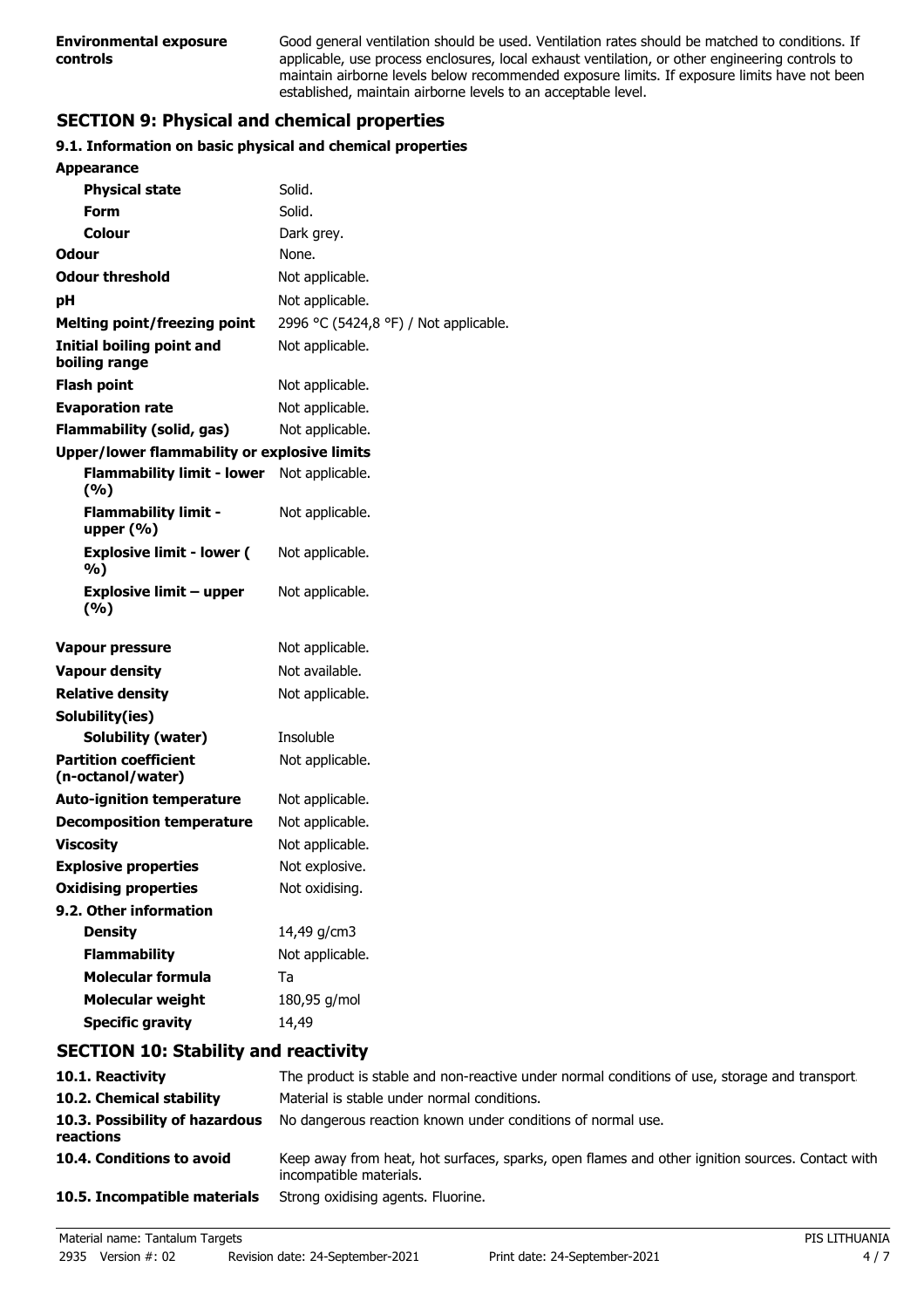**decomposition products**

# **SECTION 11: Toxicological information**

| <b>General information</b>                                 | Occupational exposure to the substance or mixture may cause adverse effects.                                           |  |  |
|------------------------------------------------------------|------------------------------------------------------------------------------------------------------------------------|--|--|
| <b>Information on likely routes of exposure</b>            |                                                                                                                        |  |  |
| <b>Inhalation</b>                                          | Dust may irritate respiratory system. Prolonged inhalation may be harmful.                                             |  |  |
| <b>Skin contact</b>                                        | Dust or powder may irritate the skin.                                                                                  |  |  |
| Eye contact                                                | Dust may irritate the eyes.                                                                                            |  |  |
| <b>Ingestion</b>                                           | May cause discomfort if swallowed. However, ingestion is not likely to be a primary route of<br>occupational exposure. |  |  |
| <b>Symptoms</b>                                            | Dusts may irritate the respiratory tract, skin and eyes.                                                               |  |  |
| 11.1. Information on toxicological effects                 |                                                                                                                        |  |  |
| <b>Acute toxicity</b>                                      | Not known.                                                                                                             |  |  |
| <b>Skin corrosion/irritation</b>                           | Due to partial or complete lack of data the classification is not possible.                                            |  |  |
| Serious eye damage/eye<br>irritation                       | Due to partial or complete lack of data the classification is not possible.                                            |  |  |
| <b>Respiratory sensitisation</b>                           | Due to partial or complete lack of data the classification is not possible.                                            |  |  |
| <b>Skin sensitisation</b>                                  | Due to partial or complete lack of data the classification is not possible.                                            |  |  |
| <b>Germ cell mutagenicity</b>                              | Due to partial or complete lack of data the classification is not possible.                                            |  |  |
| Carcinogenicity                                            | Due to partial or complete lack of data the classification is not possible.                                            |  |  |
| <b>Reproductive toxicity</b>                               | Due to partial or complete lack of data the classification is not possible.                                            |  |  |
| <b>Specific target organ toxicity</b><br>- single exposure | Due to partial or complete lack of data the classification is not possible.                                            |  |  |
| Specific target organ toxicity<br>- repeated exposure      | Due to partial or complete lack of data the classification is not possible.                                            |  |  |
| <b>Aspiration hazard</b>                                   | Due to partial or complete lack of data the classification is not possible.                                            |  |  |
| <b>Mixture versus substance</b><br>information             | No information available.                                                                                              |  |  |
| <b>Other information</b>                                   | Not available.                                                                                                         |  |  |
|                                                            |                                                                                                                        |  |  |

# **SECTION 12: Ecological information**

| 12.1. Toxicity                                            | Due to partial or complete lack of data the classification for hazardous to the aquatic environment,<br>is not possible.                                                                   |
|-----------------------------------------------------------|--------------------------------------------------------------------------------------------------------------------------------------------------------------------------------------------|
| 12.2. Persistence and<br>degradability                    | No data is available on the degradability of this substance.                                                                                                                               |
| 12.3. Bioaccumulative<br>potential                        | No data available.                                                                                                                                                                         |
| <b>Partition coefficient</b><br>n-octanol/water (log Kow) | Not available.                                                                                                                                                                             |
| <b>Bioconcentration factor (BCF)</b>                      | Not available.                                                                                                                                                                             |
| 12.4. Mobility in soil                                    | No data available.                                                                                                                                                                         |
| 12.5. Results of PBT and<br><b>vPvB</b> assessment        | Not a PBT or vPvB substance or mixture.                                                                                                                                                    |
| 12.6. Other adverse effects                               | No other adverse environmental effects (e.g. ozone depletion, photochemical ozone creation<br>potential, endocrine disruption, global warming potential) are expected from this component. |

# **SECTION 13: Disposal considerations**

## **13.1. Waste treatment methods**

| <b>Residual waste</b>         | Dispose of in accordance with local regulations. Empty containers or liners may retain some product<br>residues. This material and its container must be disposed of in a safe manner (see: Disposal<br>instructions). |
|-------------------------------|------------------------------------------------------------------------------------------------------------------------------------------------------------------------------------------------------------------------|
| <b>Contaminated packaging</b> | Since emptied containers may retain product residue, follow label warnings even after container is<br>emptied. Empty containers should be taken to an approved waste handling site for recycling or<br>disposal.       |
| EU waste code                 | The Waste code should be assigned in discussion between the user, the producer and the waste<br>disposal company.                                                                                                      |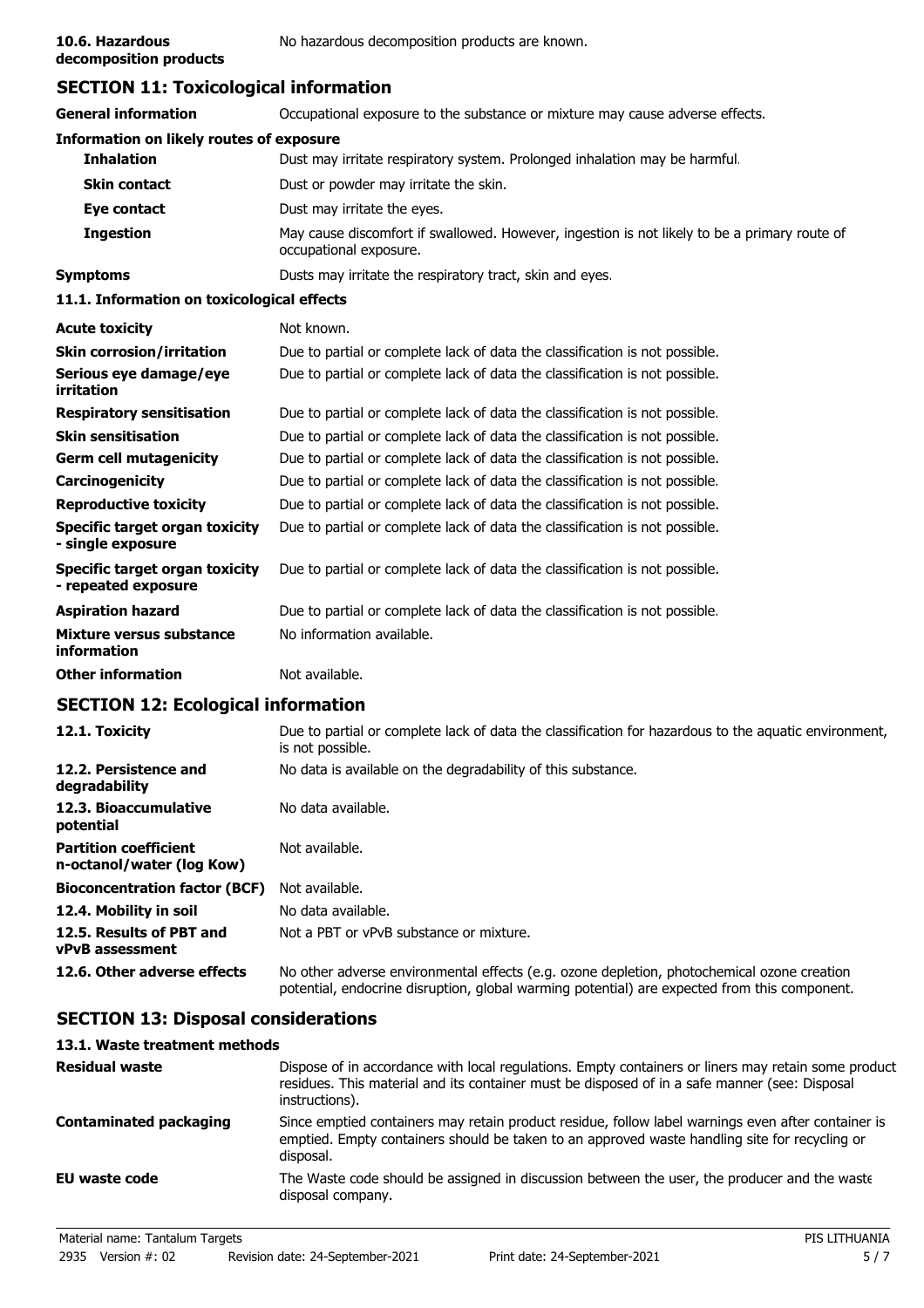**Special precautions Dispose in accordance with all applicable regulations.** 

# **SECTION 14: Transport information**

## **ADR**

14.1. - 14.6.: Not regulated as dangerous goods.

#### **RID**

14.1. - 14.6.: Not regulated as dangerous goods.

## **ADN**

14.1. - 14.6.: Not regulated as dangerous goods.

#### **IATA**

14.1. - 14.6.: Not regulated as dangerous goods.

#### **IMDG**

14.1. - 14.6.: Not regulated as dangerous goods.

## **SECTION 15: Regulatory information**

**15.1. Safety, health and environmental regulations/legislation specific for the substance or mixture**

#### **EU regulations**

**Regulation (EC) No. 1005/2009 on substances that deplete the ozone layer, Annex I and II, as amended** Not listed.

**Regulation (EU) 2019/1021 On persistent organic pollutants (recast), as amended**

Not listed.

**Regulation (EU) No. 649/2012 concerning the export and import of dangerous chemicals, Annex I, Part 1 as amended**

Not listed.

**Regulation (EU) No. 649/2012 concerning the export and import of dangerous chemicals, Annex I, Part 2 as amended**

Not listed.

**Regulation (EU) No. 649/2012 concerning the export and import of dangerous chemicals, Annex I, Part 3 as amended**

Not listed.

**Regulation (EU) No. 649/2012 concerning the export and import of dangerous chemicals, Annex V as amended** Not listed.

**Regulation (EC) No. 166/2006 Annex II Pollutant Release and Transfer Registry, as amended** Tantalum (CAS 7440-25-7)

**Regulation (EC) No. 1907/2006, REACH Article 59(10) Candidate List as currently published by ECHA** Not listed.

## **Authorisations**

**Regulation (EC) No. 1907/2006, REACH Annex XIV Substances subject to authorization, as amended** Not listed.

## **Restrictions on use**

**Regulation (EC) No. 1907/2006, REACH Annex XVII Substances subject to restriction on marketing and use as amended**

Not listed.

**Directive 2004/37/EC: on the protection of workers from the risks related to exposure to carcinogens and mutagens at work, as amended.**

Not listed.

## **Other EU regulations**

**Directive 2012/18/EU on major accident hazards involving dangerous substances, as amended** Not listed. The product is classified and labelled in accordance with Regulation (EC) 1272/2008 (CLP Regulation) as amended. **Other regulations** Follow national regulation for work with chemical agents in accordance with Directive 98/24/EC, as amended. **National regulations 15.2. Chemical safety** No Chemical Safety Assessment has been carried out. **assessment**

# **SECTION 16: Other information**

| <b>List of abbreviations</b>    | Not available.                   |                               |               |
|---------------------------------|----------------------------------|-------------------------------|---------------|
| Material name: Tantalum Targets |                                  |                               | PIS LITHUANIA |
| 2935<br>Version #: 02           | Revision date: 24-September-2021 | Print date: 24-September-2021 | $6/7$         |